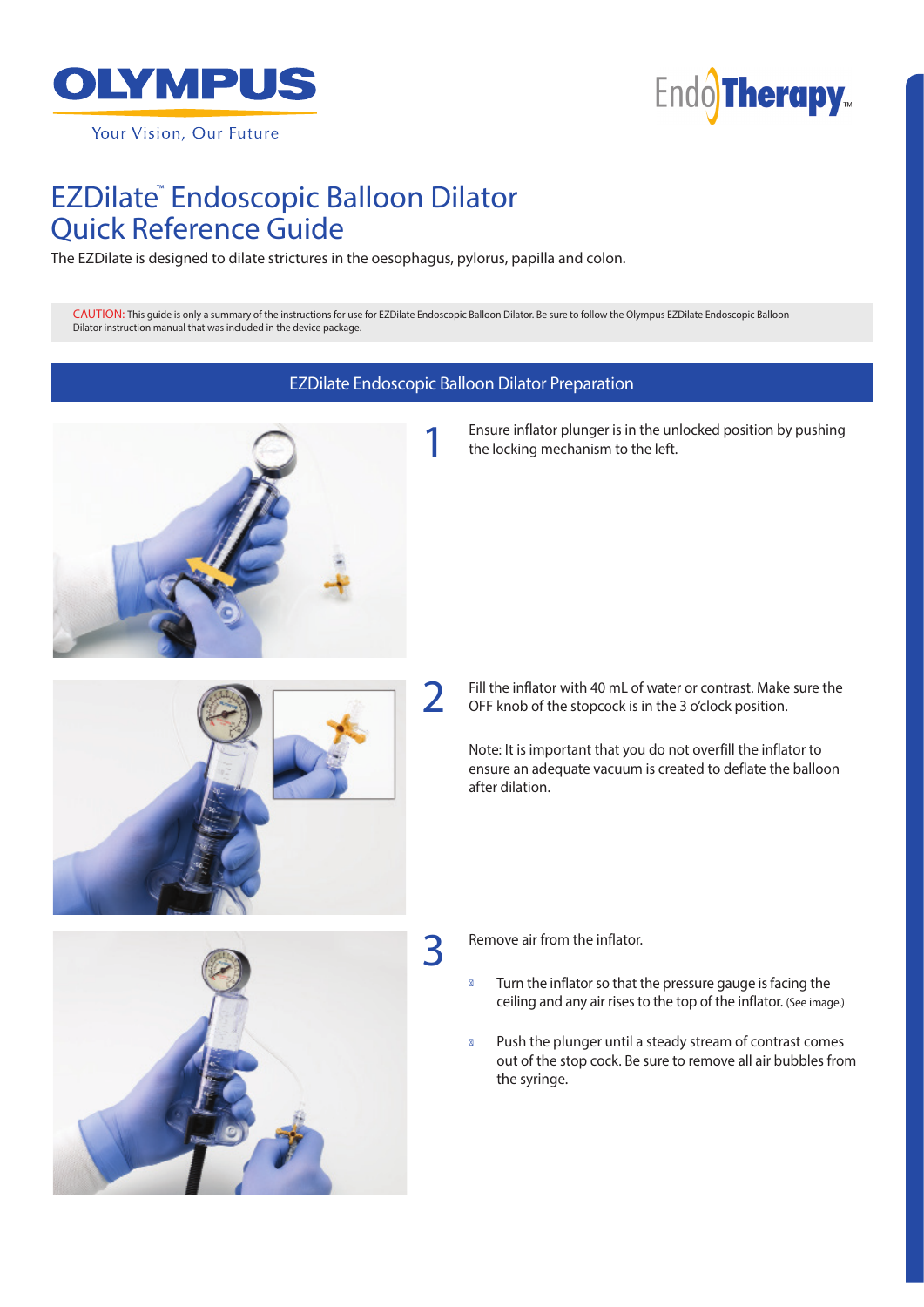# EZDilate Endoscopic Balloon Dilator Quick Reference Guide

The EZDilate is designed to dilate strictures in the oesophagus, pylorus, papilla and colon.

CAUTION: This guide is only a summary of the instructions for use for EZDilate Endoscopic Balloon Dilator. Be sure to follow the Olympus EZDilate Endoscopic Balloon Dilator instruction manual that was included in the device package.



#### EZDilate Endoscopic Balloon Dilator Preparation (continued)

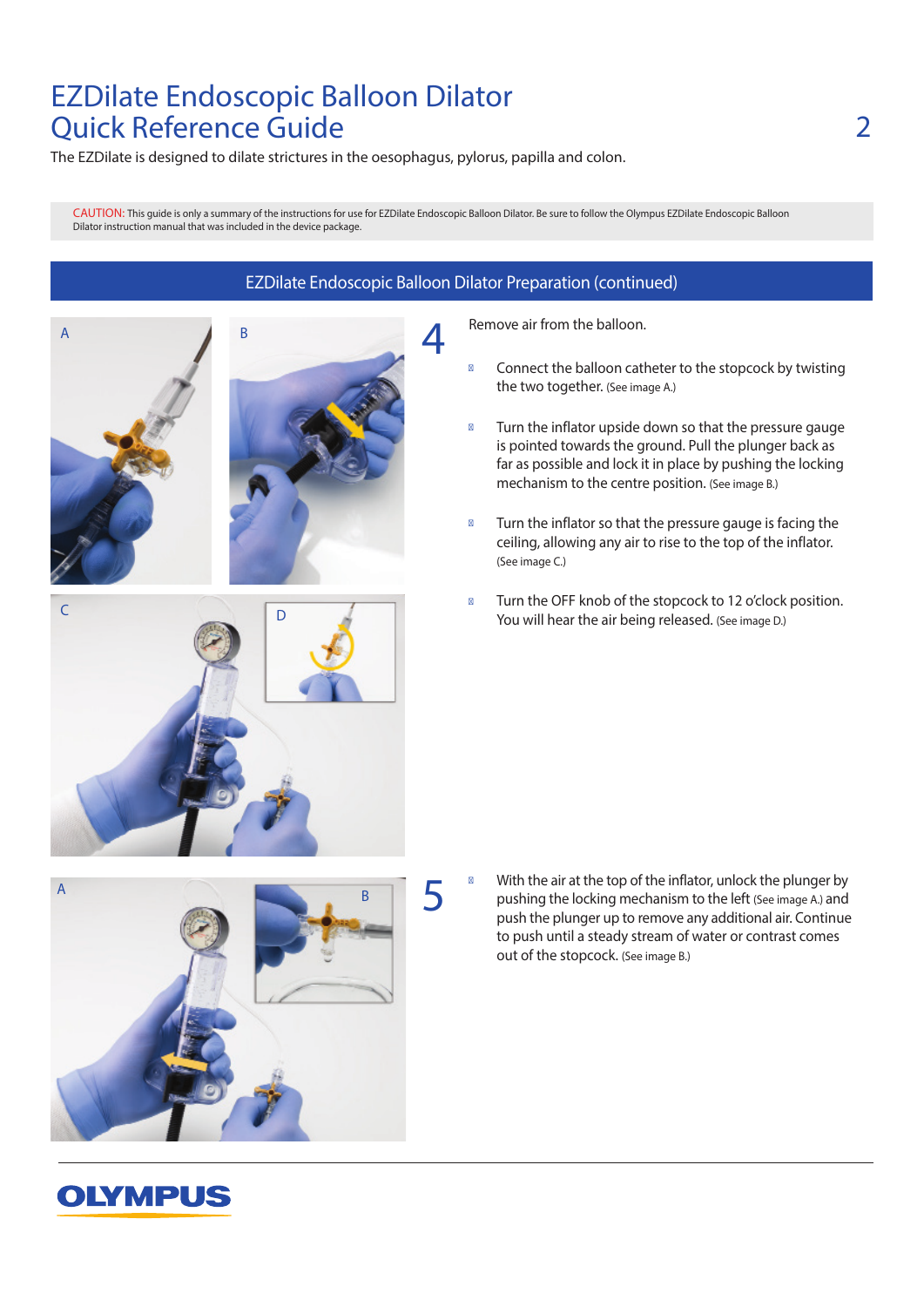# EZDilate ™ Endoscopic Balloon Dilator Quick Reference Guide

The EZDilate is designed to dilate strictures in the oesophagus, pylorus, papilla and colon.

CAUTION: This guide is only a summary of the instructions for use for EZDilate Endoscopic Balloon Dilator. Be sure to follow the Olympus EZDilate Endoscopic Balloon Dilator instruction manual that was included in the device package.

#### EZDilate Endoscopic Balloon Dilator Preparation (continued)



Return the OFF knob of the stopcock to the 3 o'clock position. The EZDilate balloon is now primed for use.

#### Inflate the EZDilate Endoscopic Dilation Balloon

2



Unlock the inflator by pushing the locking mechanism to the left.



**OLYMPUS** 

Push the plunger in until you meet resistance. Lock the plunger in place by moving locking mechanism to centre position.

# 3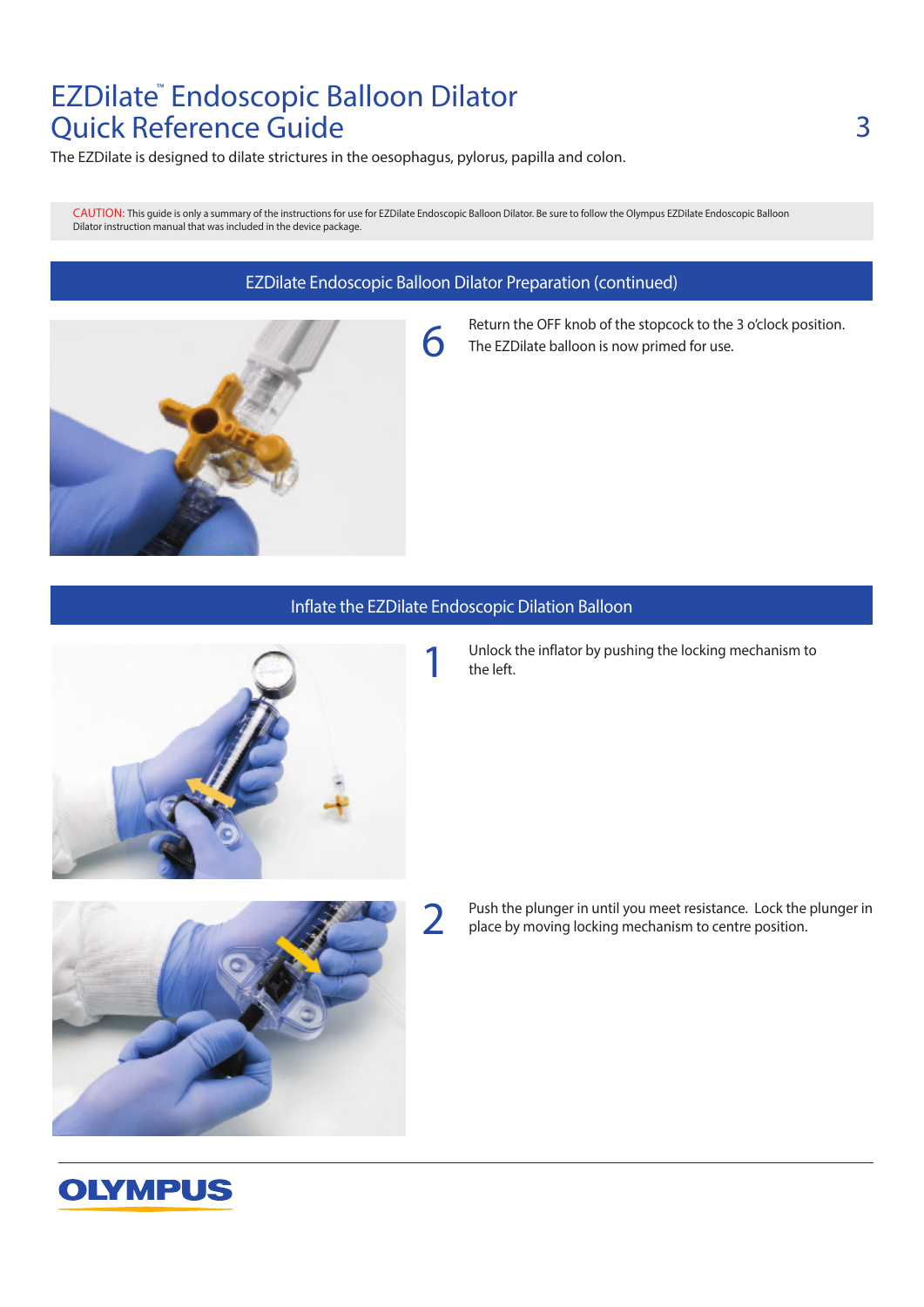# EZDilate Endoscopic Balloon Dilator Quick Reference Guide

The EZDilate is designed to dilate strictures in the oesophagus, pylorus, papilla and colon.

CAUTION: This guide is only a summary of the instructions for use for EZDilate Endoscopic Balloon Dilator. Be sure to follow the Olympus EZDilate Endoscopic Balloon Dilator instruction manual that was included in the device package.

### Inflate the EZDilate Endoscopic Dilation Balloon (continued)



#### Turn the plunger handle clockwise until you have reached the atm pressure required to reach the desired balloon diameter. Use the pressure/balloon diameter guide attached to the catheter of the balloon.

#### Deflate the EZDilate Endoscopic Dilation Balloon



Unlock the inflator by pushing the locking mechanism to the left.



Grab the inflator with your left hand, palm facing down and right hand on the plunger, thumb on the locking mechanism.

### **OLYMPUS**